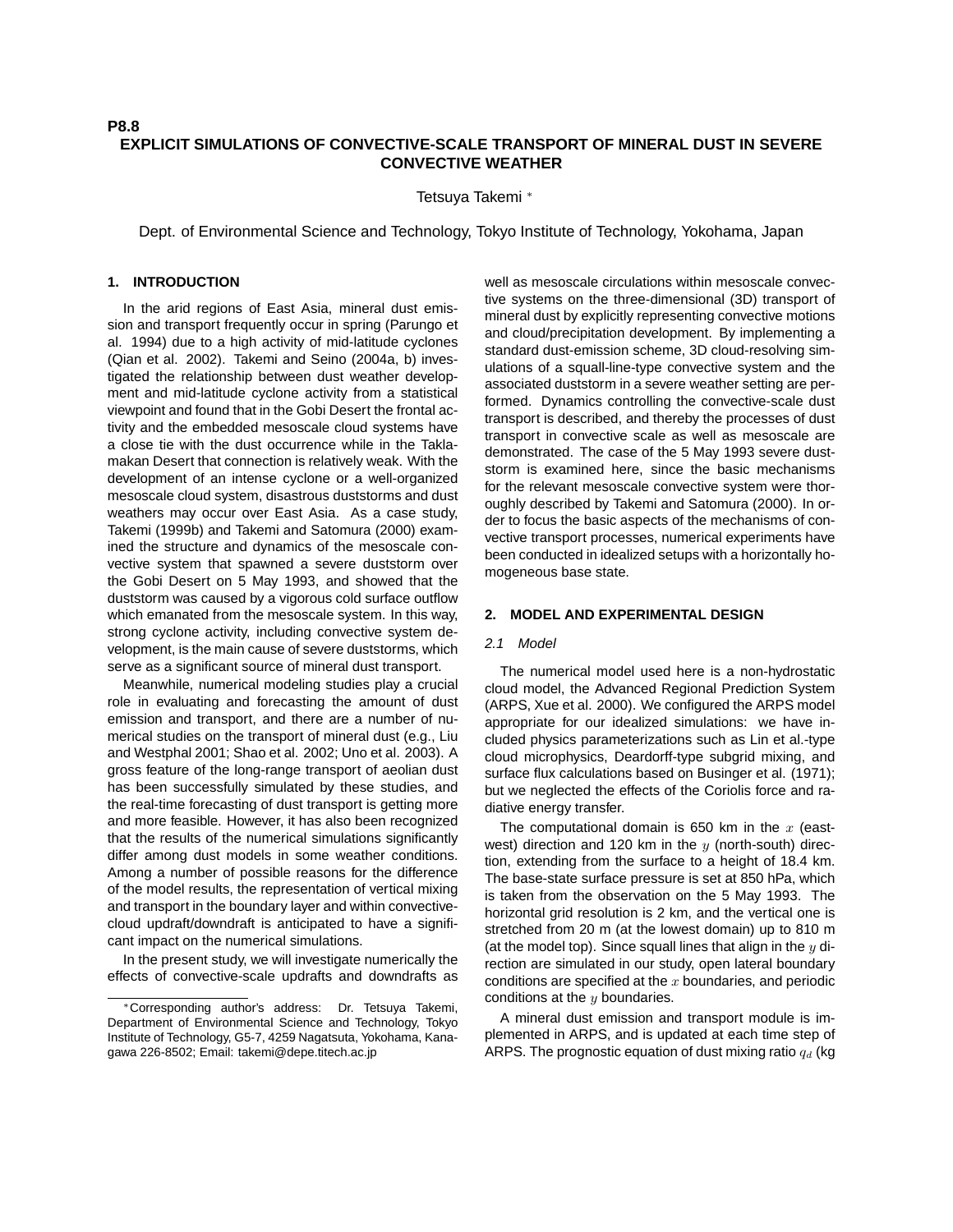$kg^{-1}$ ) is formulated as follows:

$$
\frac{\partial}{\partial t}(\rho q_d) = F_{adv} + F_{mix} + F_{flux} + F_{grav} + F_{wet}, \quad (1)
$$

where  $\rho$  is the density of air, and  $F_{adv}$ ,  $F_{mix}$ ,  $F_{flux}$ ,  $F_{grav}$ , and  $F_{wet}$  are the terms representing advection, subgrid-turbulence mixing, surface emission flux, gravitational settling, and wet scavenging, respectively.

The vertical dust flux at the surface  $F_{flux}$  is computed by an equation which defines the flux to be proportional to the fourth power of the surface friction velocity (Liu and Westphal 2001). In Liu and Westphal (2001) a parameter indicating a dust erodible fraction within each grid box is included in the flux equation; however, this study assumes that the surface is all dust erodible, and hence the fraction is set to one. The threshold friction velocity for dust emission  $u_{*t}$  is set to 0.6 m s<sup>-1</sup>. We assume that the dust size is mono-distributed, and two sizes of the dust particle radius, 1.0  $\mu$ m and 10.0  $\mu$ m, are examined here (the results with the 1- $\mu$ m radius case are presented here due to the space limitation). The assumption of a mono-size distribution in this study is plausible, since the focus here is to examine the basic dynamics regarding the convective-scale transport of dust in an idealized condition. The gravitational settling is modeled in the same manner with that in Uno et al. (2003).

Wet scavenging rates of dust are diagnosed from local rain intensities with the relationship given by Westphal et al. (1988). Wet scavenging is applied when the rain intensity exceeds 0.1 mm  $h^{-1}$ , and the behavior of the wet dust is predicted by another prognostic equation including terms that represent advection, subgrid mixing, fallout, production due to wet scavenging, and depletion due to evaporation of rain water. We allowed evaporation of rain and its resultant re-production of dust, because it was demonstrated in the simple one-dimensional computations of Takemi (1999a) that a significant amount of rain evaporates below the cloud base owing to the very dry, deep boundary layer.

The turbulent mixing coefficient for the mixing term  $F_{mix}$  is assumed to be the same with that of other scalar variables calculated by the ARPS subgrid-turbulence parameterization.

#### 2.2 Experimental design

In order to produce a squall line in the preliminary run, we placed at around the lower center of the computational domain a  $y$ -oriented line thermal having a maximum potential temperature excess of 3 K with small random perturbations added (similar to Rotunno et al. 1988).

The base-state vertical profiles of temperature, moisture, and horizontal wind are determined from the observations on 5 May 1993. The top of the mixed boundary layer is set at 3600 m, with the moisture content in the mixed layer linearly decreasing with height. The basestate horizontal winds have only the  $x$  component to simplify the experimental setups as much as possible.



Figure 1: Temporal variations of (a) area-mean total condensation amount (i.e., water and ice content), (b) minimum surface potential temperature perturbation, and (c) domain-maximum dust concentration (solid) and rain-wet dust concentration (dashed) during 6 to 14 h. The dust particle radius in this case is 1  $\mu$ m.

With these setups the cloud model without the dust model calculations was integrated up to 6 h, and initialized with the disturbance developed at 6h the subsequent cloud development and dust emission/transport processes were simulated.

## **3. RESULTS**

Overall evolutions of the simulated squall line and the associated dust transport are demonstrated in Fig. 1 for the case with the dust particle radius of 1  $\mu$ m. The maximum dust concentration varies around 150-240 mg m<sup>-3</sup> after 7 h up to 12 h, while the maximum concentration of rain-wet dust is at most 17 mg m<sup>-3</sup>, less than 10 % of the transported dust content. A significantly strong cold pool develops at around 13 h (Fig. 1b); this cold pool induces severer surface winds, which results in a larger amount of surface emission of dust and a maximum dust content of 624 mg m $^{-3}$  (Fig. 1c).

The evolution of the dust transport during the squallline development is demonstrated in Fig. 2 for the case of the 1- $\mu$ m dust radius. The areas of high dust concentration of greater than 10 mg  $m^{-3}$  are seen within the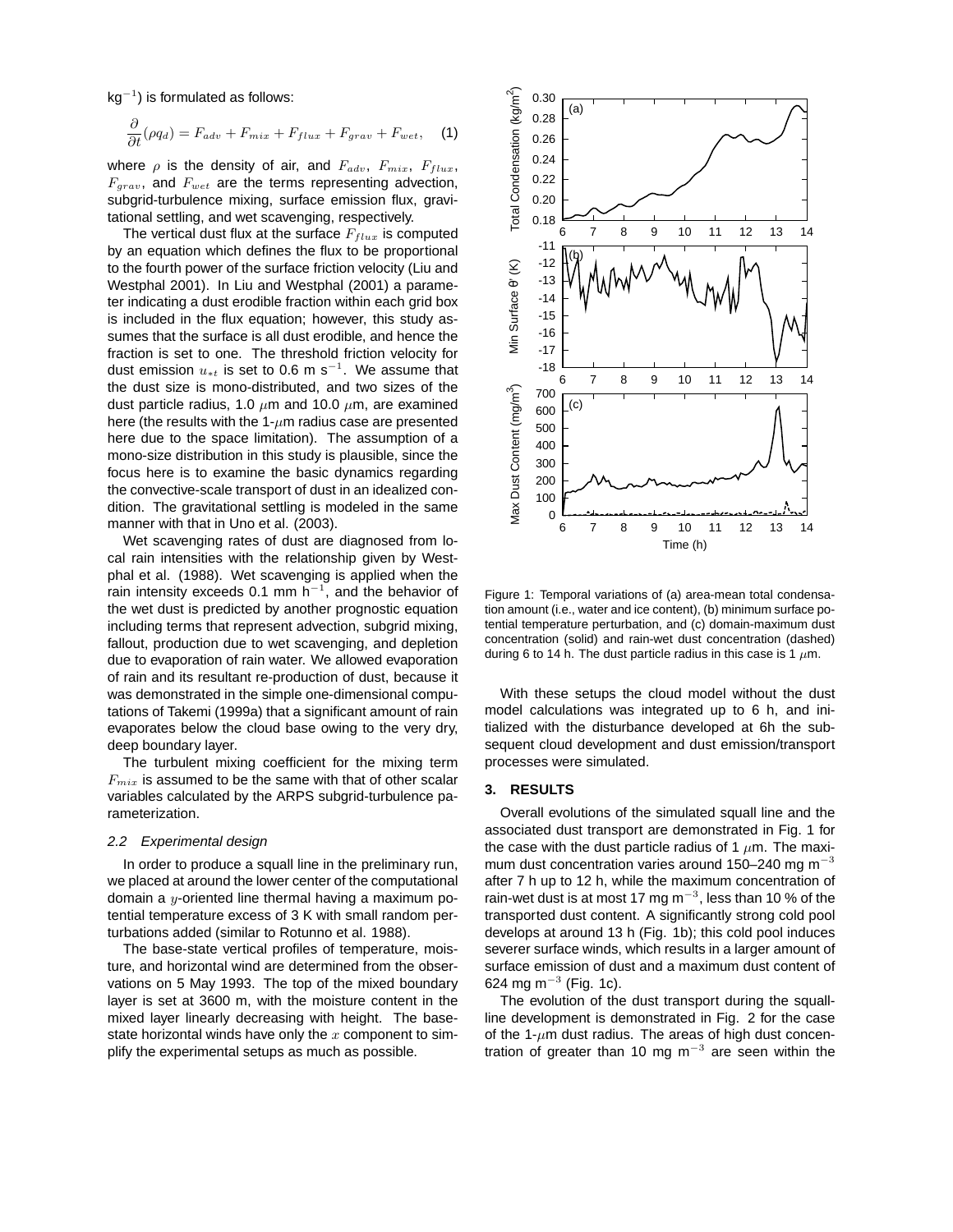

Figure 2: Line-averaged vertical cross section of dust concentration (contoured at 0.001, 0.01, 0.1, 1, and 10 mg m<sup>-3</sup>), cloud boundary (a thick, solid contour, total condensation mixing ratio of 0.1 g  $kg^{-1}$ ), potential temperature (shaded, less than -2 K), mass flux of dust (vectors, the unit of 500 mg m<sup>-2</sup> s<sup>-1</sup> shown in the lower right) (a) at 8 h, (b) at 10 h, (c) at 12 h, and (d) at 14 h for the case with the dust radius of 1  $\mu$ m. The width shown corresponds to the whole computational  $x$ -domain.

surface cold pools where a large amount of the surface dust flux is induced. The areas of moderate dust concentration of more than 0.1 mg m<sup>-3</sup> are seen mainly in two areas: one is the lowest 4-km layer behind the gust front, extending rearward with time; and the second is the upper levels within and rearward of the cloud regions. This second area is at first suppressed below the 6-km level, and then penetrates into the upper layer and spreads rearward of the system in the later stages at 10, 12, and 14 h. This transport feature seems to be closely related to the system-scale (or mesoscale) circulation within a squallline system, namely front-to-rear flow at middle to upper levels (e.g., Houze et al. 1989). The area of dust concentration of greater than 0.001 mg m<sup>-3</sup> in the upper layer gradually spreads both forward and rearward of the active convective center.

Figure 3 shows the fields of the horizontal and vertical mass fluxes of dust at the surface and vertically averaged in layers of 0–1 km, 1–3 km, 3–6 km, and 6–10 km at 10 h. The gust-front location averaged along the squall line



Figure 3: Horizontal cross section of horizontal dust flux (vectors), and vertical dust flux (contoured) (a) at the surface, and vertically averaged in (b) the 0–1 km layer, (c) the 1–3 km, (d) the 3–6 km, and (e) the 6–10 km at 10 h for the case with the dust radius of 1  $\mu$ m. The unit vectors (in mg m<sup>-2</sup> s<sup>-1</sup>) are shown in the bottom of each panel, and the contour intervals are 10 mg  $m^{-2}$  s<sup>-1</sup> in the panel (a), 20 in (b) and (c), 3 in (d), and 0.1 in (e).

at this time is at 334 km. A large amount of the horizontal and vertical fluxes at the surface is seen just behind the gust front and extending rearward about 10–20 km. The area of high dust flux below the 3-km level appears to be concentrated at around the gust front. The largest vertical flux in the 0–1 km layer reaches up to 80 mg  $\text{m}^{-2}$ s<sup>-1</sup>, which is about two times larger than that at the surface, and furthermore, the peak vertical flux in the 1–3 km layer is still larger than that at the surface. This implies that the dust emitted at the surface in the cold-pool region is advected by high winds and converges at the leading edge of the cold pool to produce a large vertical flux in the boundary layer. Above the 3-km level, the area of large vertical flux has a cellular feature, and the area of larger horizontal flux is found in the rear part of the convective system.

Along the line of active transport of dust found in Fig. 3, a  $y-z$  cross section is demonstrated in Fig. 4. In the lowest 2 km there are a couple of high dust concentration areas with the horizontal spacing of about 20 km and are a large variability in the  $y$  components of fluxes (Fig. 3a). These high concentration areas seem to be extend-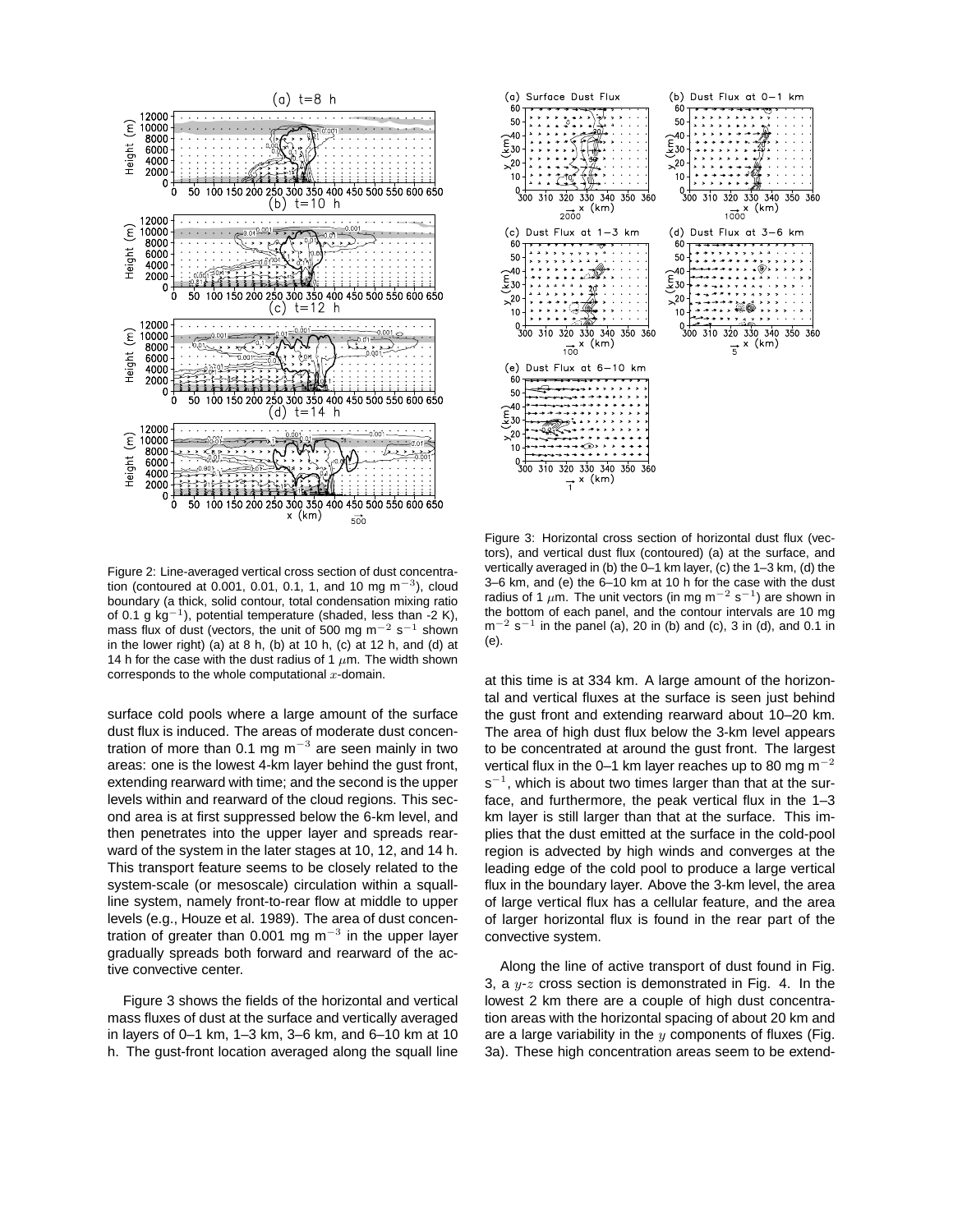

Figure 4:  $y-z$  cross section (averaged between  $x = 330$  km and 340 km) of (a) dust flux in the  $y-z$  plane (vectors, with the unit in mg m<sup>-2</sup> s<sup>-1</sup> shown in the bottom) and dust concentration (contoured at 0.02, 0.1, 1, and 10 mg m<sup>-3</sup>), (b) dust flux in the  $\stackrel{\cdot}{x}$  direction (contoured at 0.5, 1, 10, 100, and 1000 mg m $^{-3}$ ), (c) total condensation mixing ratio (contoured at 0.1, 1.0, and 2.0 g kg−<sup>1</sup> ), and (d) rain water mixing ratio (contoured at 0.01, 0.1, and 0.2 g kg $^{-1}$ ) at 10 h for the 1- $\mu$ m-dust case.

ing upward and then to be advected in the  $x$  direction (Fig. 3b). In Figs. 4c and 4d cloud and rain features are depicted. Above the low-level regions of high dust concentration, well-developed cloud cells and rain cells are not seen (e.g., see the column at  $y = 40$  km); namely, dust is more actively transported upward in more cloudfree and/or rain-free areas.

At the location of  $y = 40$  km in Fig. 3 upward penetration of high dust concentration as well as large dust flux is clearly seen. Thus the time lapse of wind fields as well as cloud and dust development near the gust front is closely examined at this section and is shown in Fig. 5. Initially a strong updraft is seen at the gust front at 10 h 0 min; then the strong updraft region gradually extends upward at 10 h 5 min and 10 min; and a cloud cell simultaneously develops. This type of cellular evolution is quite similar to that identified for a mid-latitude squall line (Rotunno et al. 1988); in that case periodic cellular evolution controls the multi-cellular and long-lasting behavior of a squall-line system. In the present case, the cellular evolution seems to contribute to the upward and rearward spread in the area of high dust concentration. Convective cells are regenerated at the leading edge of the cold pool during the development and evolution of the squall-line system, and therefore, the cycle of the dust transport show in Fig. 5 continuously takes place along the squall line. This regeneration of convective cells and the associated cycle of dust transport determines the system-scale feature of the dust transport demonstrated in Fig. 2.

In Fig. 5 the highest concentration of dust is seen within the cold pool; the concentration contour of 10 mg



Figure 5:  $x-z$  cross section (averaged between  $y = 35$  km and 45 km) of dust concentration (contoured at 0.1, 1.0, and 10 mg m<sup>-3</sup>), potential temperature perturbation (-2 K contour with a thick, dashed line), total condensation mixing ratio (1.0 g kg<sup>-1</sup> contour with a thick, solid line), strong updraft region (shaded, vertical velocity of greater than 6 m s<sup>-1</sup>), and wind vector (in m s<sup>-1</sup>, the unit shown in the bottom of each panel) (a) at 10 h, (b) at 10 h 5 min, (c) at 10 h 10 min, and (d) at 10 h 15 min.

 $m^{-3}$  is nearly identical with the cold-pool boundary. Dust emitted by cold-pool-induced high winds at the surface seems to be at first mixed within the cold pool, which can be regarded as a reservoir of dust. In this situation, the transfer of dust through the interface of cold pool will be crucial for the upward transport of dust by convective updrafts. In order to examine the mixing characteristics around the cold-pool boundary, the turbulence fields from the subgrid-mixing parameterization were examined (not shown). It was clearly indicated that the turbulence intensity and the eddy viscosity coefficient are larger at and around the leading edge of the cold pool than within and ahead of the cold pool. This feature strongly suggests that active turbulent mixing at the leading edge of the cold pool plays a key role in transferring dust reserved in the cold pool out to updraft region and upper into the upper atmosphere. In other words, cold pool dynamics, –causing high friction velocity to induce dust emission, mixing and transferring dust through the leading edge, and generating vigorous updrafts to raise dust–, largely controls the behavior and evolution of dust transport from the surface to the upper layer.

In the foregoing we have argued the importance of the dynamical effects by cold pool on dust transport. We will here assess the amount of transported dust in various domains relative to the gust front position. Considering the dust transport feature shown in Fig. 2, we divide the whole computational domain into the following: DOMAIN1, the 0–1 km layer behind the gust front; DOMAIN2, the 1–5 km layer behind the gust front; DO-MAIN3, the 5–10 km layer behind the gust front; and DO-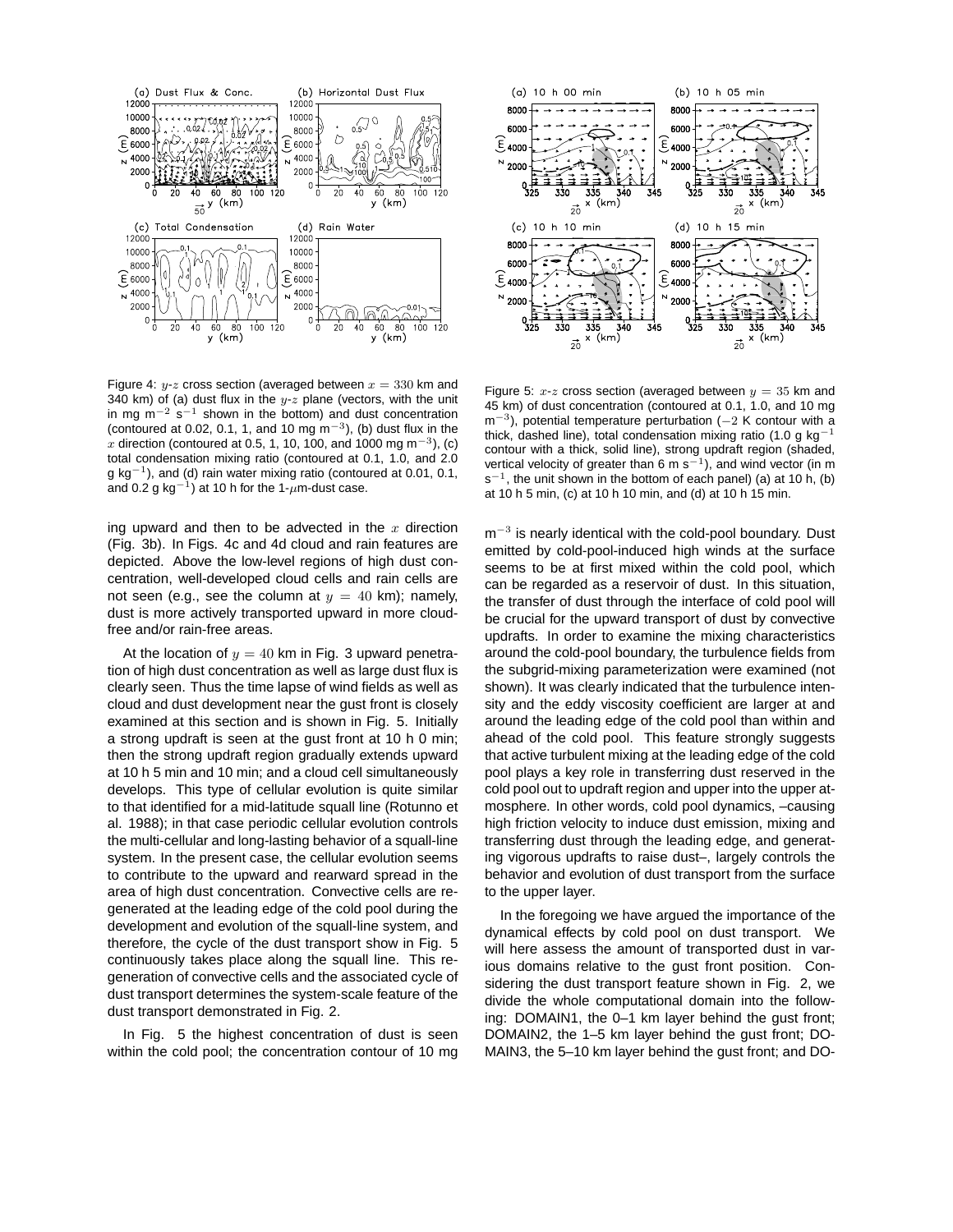

Figure 6: Temporal variations of domain-averaged dust concentration (in g m<sup>-3</sup>) for the cases with the dust particle radius of (a) 1  $\mu$ m and (b) 10  $\mu$ m. See the text for the details of the domains defined here.

MAIN4, the 5–10 km layer ahead of the gust front. Figure 6 shows the temporal variation of the mean dust concentration in each defined domain for the cases with the dust radius of 1  $\mu$ m and 10  $\mu$ m. The dust concentrations in all domains steadily increase as the dust is continuously supplied from the ground. The mean concentration diminishes by an order of magnitude as the domain goes from DOMAIN1 to DOMAIN2, DOMAIN3, and further to DOMAIN4. Within the cold pool region (DOMAIN1) the concentrations for the 1- $\mu$ m and 10- $\mu$ m cases reach as high as 18.6 mg m $^{-3}$  and 13.3 mg m $^{-3}$  respectively at 14 h. Behind the gust front, the mean concentration in the 1–5 km levels are still above 1 mg  $\text{m}^{-3}$ . There is a significant difference between the dust concentrations ahead of and behind the gust front in the upper layer of 5–10 km: 144  $\mu$ m m<sup>-3</sup> in DOMAIN3; and 4  $\mu$ m m<sup>-3</sup> in DOMAIN4.

In this way, the amount of transported dust significantly differs not only in the boundary layer but also in the upper atmosphere depending on the region relative to the gust front, and thus seems to be significantly controlled by the dynamical effects of the surface cold pool. This behavior can again be interpreted by the reasoning of Rotunno et al. (1988); as the cold pool intensifies, the updraft is then tilted rearward and hence the front-to-rear flow prevails at middle to upper levels from a system-scale viewpoint, which will result in more active transport of dust in the upper-rear part of the system.

### **4. SUMMARY AND CONCLUSIONS**

Three-dimensional cloud-resolving simulations (with the horizontal resolution of 2 km) coupled with a dust emission/transport model were performed in order to explicitly represent convective- and cloud-scale processes such as updraft/downdraft, surface cold pool, precipitation, and cloud microphysics and thereby to investigate the effects of these convective processes on dust emission and transport from a cloud-scale to a mesoscale perspective. The case of the 5 May 1993 duststorm over the Gobi Desert, which was caused by a squall-line-type mesoscale convective system (Takemi 1999b), was examined in this study, and the model was set up in an idealized fashion to better concentrate on the primary mechanisms for convective-scale dust transport within a squallline-type convective system. In modeling the dust emission and transport processes we followed a standard approach from the previous dust modeling studies. Owing to the computer resources available and in addition to some uncertainties which may obscure the central focus of this study, we assumed the dust particle as a single-sized one. Although the simulations are configured in the idealized settings, the maximum dust concentration reached as high as 624 mg m $^{-3}$  which is in fair agreement with the reported value during the observed event (1016 mg m<sup>-3</sup>, Mitsuta et al. 1995); this makes the results and analyses of the present idealized simulations more reasonable.

Dust, once emitted at the surface, is transported upward in the lower atmosphere by convective-scale updraft which is forced continuously at the leading edge of the squall-line cold pool and then spreads in the cross-line directions in a layered fashion at upper levels by systemscale circulation. In the upper layer the rearward transport of dust is more pronounced than the forward transport, owing mainly to the front-to-rear flow which can be typically found in the squall-line convective systems.

The surface winds are the strongest within the coldpool region, and as a result a high dust concentration is found and mixed within the cold pool. In other words, cold pool can be regarded as a reservoir of dust. In order for the dust contained in the cold pool to be entrained in the convective updraft, the mechanisms for the transfer of the contained dust out of the cold pool will then be crucial. The analysis of the subgrid-turbulence characteristics at and around the cold-pool boundary indicates that the turbulent mixing at the leading edge of the cold pool plays a key role in transferring dust out of the cold pool. After transferred into the updraft region out of the cold pool, dust will be transported into the upper atmosphere. This process of the convective-scale dust transport continuously occurs along the leading edge of the cold pool through the regeneration of convective cells along the line during the convective-system evolution.

The amount of the transported dust from a systemscale perspective significantly depends on the domain relative to the location of the gust front. The upper-level mean dust concentration is by more than an order of magnitude larger in the rear part of the system than in the forward part of the system.